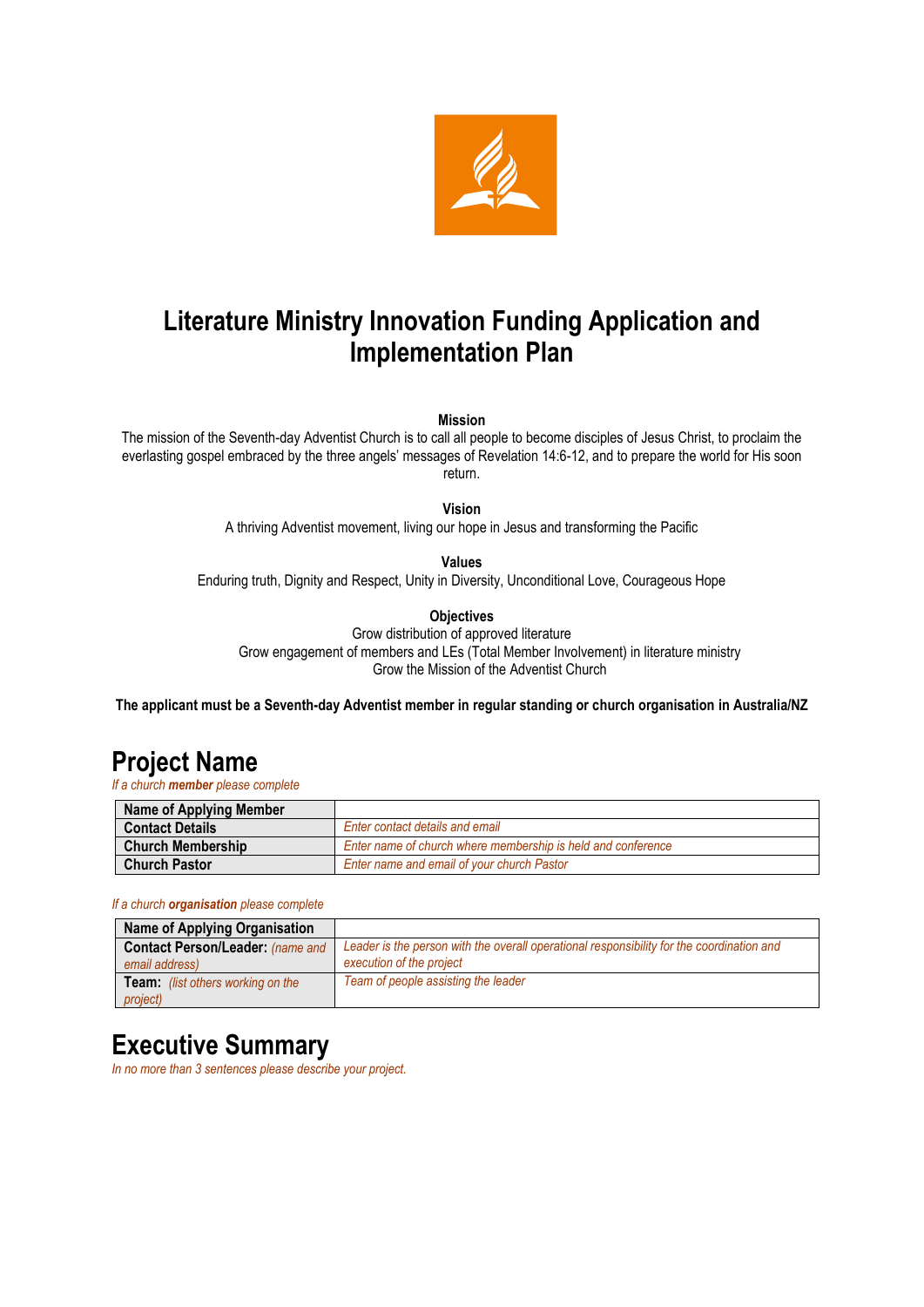### **The Opportunity**

*Please identify the opportunity for this project. How can it grow distribution of literature and the mission of the church? Or how does it contribute to the support of literature ministry?*

### **Strategy**

*Strategic Plans/Business Case*

### **Project Details**

| Resources for the project<br>List resources to be used in the project such<br>as funds, workers, volunteers, equipment,<br>literature, digital tools, resources etc. | What will the project do for others<br>List what the project does for others;<br>deliverables, state who receives these services<br>& how many you expect to serve. | What is the expected Outcome<br>List what you expect to achieve and the<br>impact you expect to have. le: how much<br>literature, those involved & missional impact |  |
|----------------------------------------------------------------------------------------------------------------------------------------------------------------------|---------------------------------------------------------------------------------------------------------------------------------------------------------------------|---------------------------------------------------------------------------------------------------------------------------------------------------------------------|--|
|                                                                                                                                                                      |                                                                                                                                                                     |                                                                                                                                                                     |  |
|                                                                                                                                                                      |                                                                                                                                                                     |                                                                                                                                                                     |  |

NB: All literature used in projects need to be approved by the Literature Ministry Committee.

#### **Project Schedule**

*In this section please outline the broad steps you will take to help your project to be successful.*

*To achieve a stage usually takes a number of tasks. Include these where appropriate to provide extra context and detail for each stage. Please include a Due Date for each stage.* 

| <b>Stages</b><br>Use a single word to describe each<br>stage | <b>Description/Notes</b><br>Enter any descriptive notes for each stage. | <b>Date Started</b> | <b>Date</b><br>Completed |
|--------------------------------------------------------------|-------------------------------------------------------------------------|---------------------|--------------------------|
|                                                              |                                                                         |                     |                          |
|                                                              |                                                                         |                     |                          |
|                                                              |                                                                         |                     |                          |

### **Project Evaluation.**

*Throughout the project, please think through these evaluation questions and compile in your report.*

*1. What worked well? 2. What could we improve? 3. What new thing could we try?*